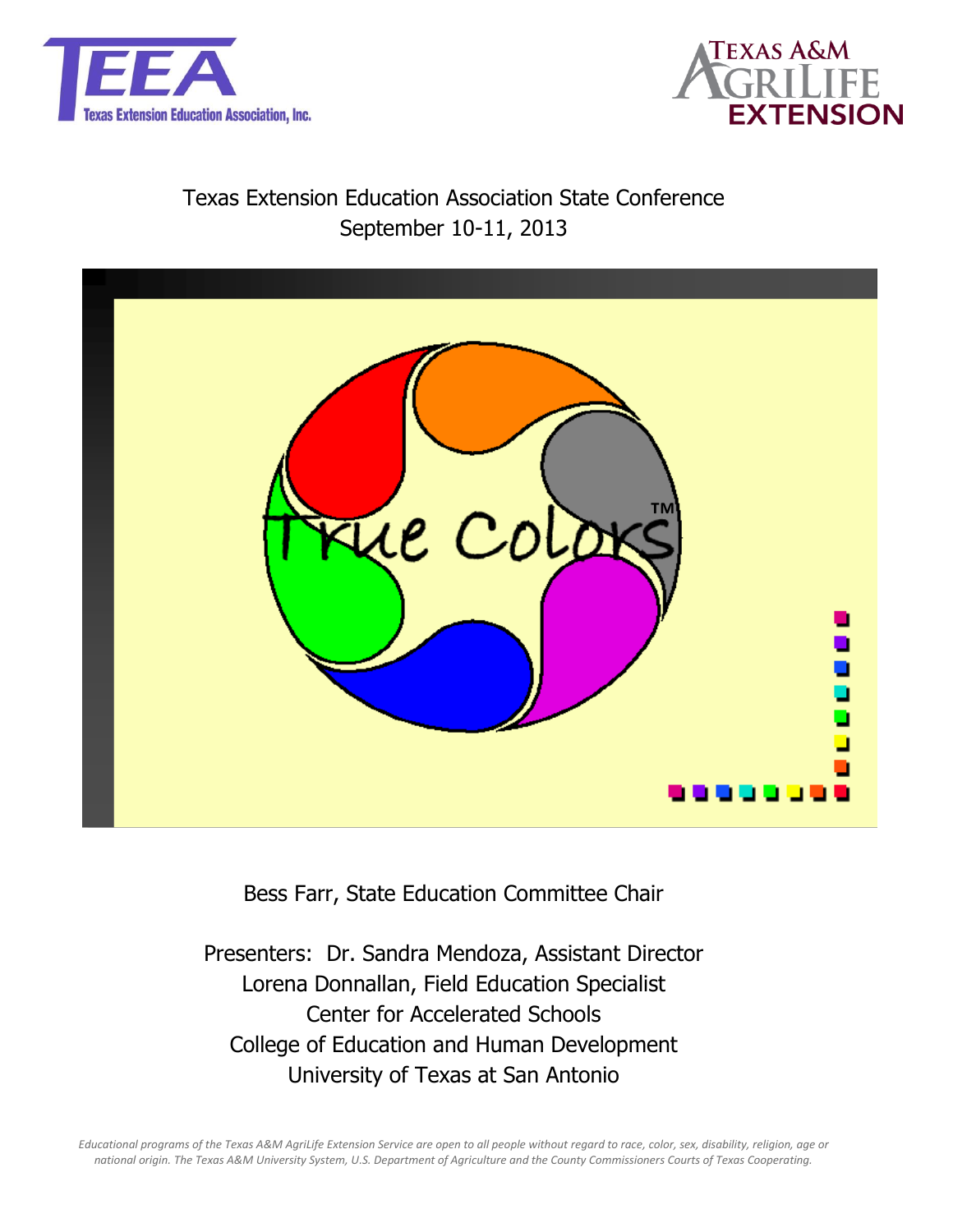## **True Colors™**

## **Objectives:**

- 1. To learn what our True Color™ is so we can work more productively as a group,
- 2. To apply what we know about each color to understand why a person tends to respond and behave in a certain manner,
- 3. To provide a repertoire of knowledge so that our relationships with others will be more flexible, and
- 4. To provide for more harmonious and effective group interactions

#### **Outcomes:**

Discover the qualities & characteristics of our own particular personality style or type; Gain an understanding of other personality styles;

Increase understanding of ourselves and others that will result in a decrease of conflict

#### **Background information**:

True Colors™ is a scaled-down version of the Myers-Briggs Personality Type test. True Colors™ utilize blue, gold, green and orange to represent personality and behavior.

**Preparation:** Make copies of the 2 Handouts. Copy Handout 1 & 2 front/ back.

## *Presentation:*

## READ OR PARAPHASE

Do you know that your behavior, thus your leadership style, affects how you (1) Interact with people (2) react to situations and (3) how you complete a task? Each person's True Colors has an important impact on how effectively a group will achieve its goals.

It is important to know that your personality and behavior is a rainbow of colors but that one color is generally dominant. Knowing and understanding what your True Color™ is will give insight into behavior, personality and work habits. Knowing each color and its general characteristics provides you with a repertoire of knowledge that allows us to be more flexible in dealing with individuals, therefore, avoiding conflicts and being more productive.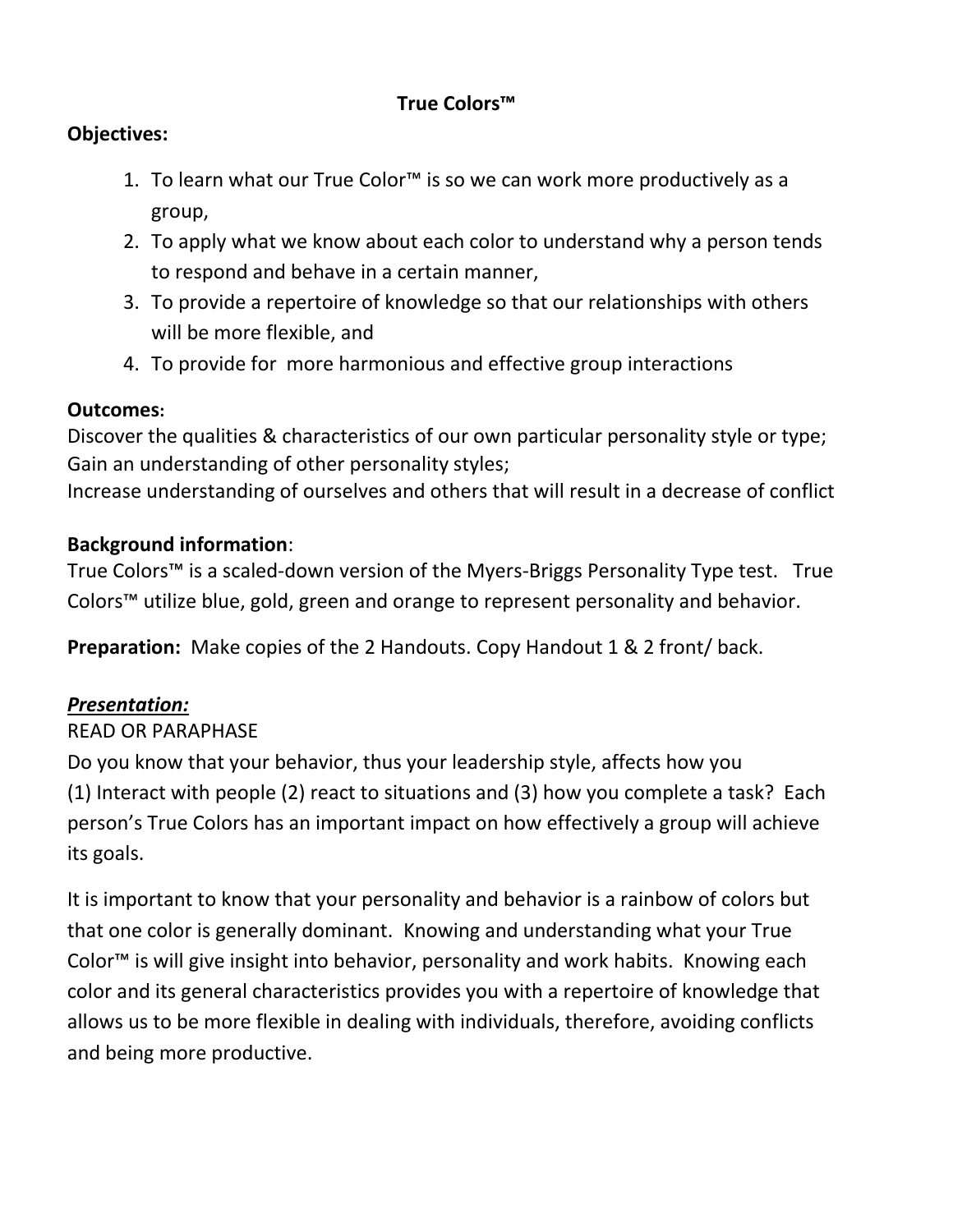



### **ADMINISTER THE TRUE COLORS™ ASSESSMENT TEST** (short version) - HANDOUT 1

**Directions:** Rate each group of words in each row from 1to 4 with 4 being most like you and 1 being least like you. Total each column.

#### When completed go over Handout 2:

Here are some general descriptions of each color: Go over the characteristics in each box. (Let the participants comment)

#### **General Traits for Colors**

#### **Where are the blues?**

• Blues are idealists. They motivate and inspire other people to get the job done, usually in a peaceful manner. They're the ones that can find peace when others are out of control.

#### **Where are the greens**?

• Greens are rationalists. They see the big picture and usually are intellectual and philosophical. If you give the green an assignment and don't tell them why, they probably won't do it. They have to understand why. That's very important."

#### **Where are the golds?**

• Golds are guardians. They're very task-oriented. They want to get the job done because that's the goal. Golds like rules, policies and procedures. Golds respond to duty and loyalty. They're responsible folks and keep organizations going.

#### **Where are the oranges?**

• Oranges are artisans. They tend to test the limits and are spontaneous and impulsive. Oranges are risk-takers and are action-oriented. They don't like to sit around and decide how to deal with the problem. They just want to go out and get it done." Oranges are also adventurous and competitive.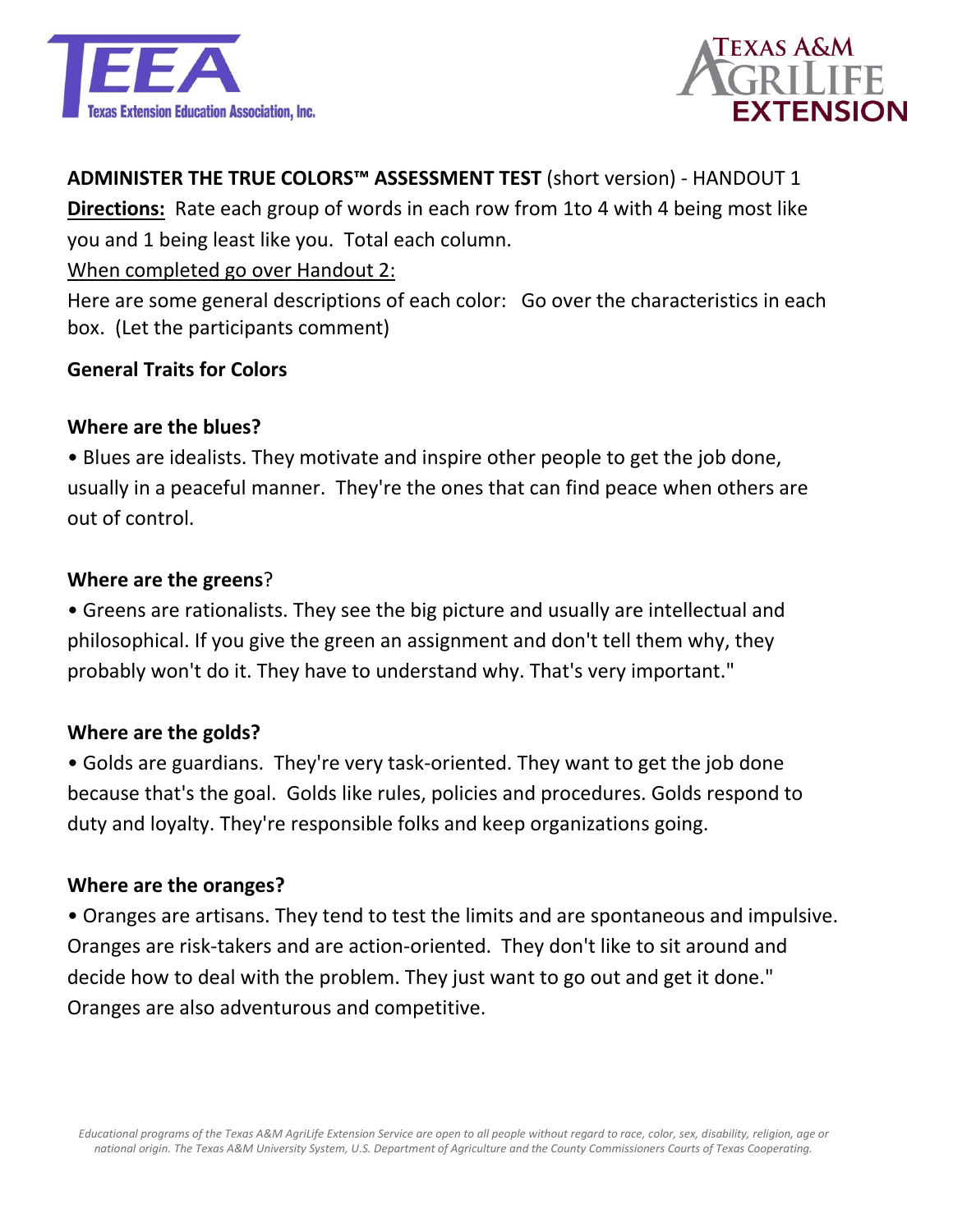## **Let's look at some more characteristics**

## **Blues** say

*I need to feel unique and authentic* **Enthusiastic, Sympathetic, Personal** *I look for meaning and significance in life* **Warm, Communicative, Compassionate** *I need to contribute, to encourage, and to care* **Idealistic, Spiritual, Sincere** *I value integrity and unity in relationships* **Peaceful, Flexible, Imaginative**  *I am a natural romantic, a poet, a nurturer*

## **BLUES...at work**

- I have a strong desire to influence others so they may lead more significant lives.
- I often work in the arts, communication, education, and helping professions.
- I am adept at motivating and interacting with others.

## **BLUES...in relationships**

- I seek harmonious relationships.
- I am a true romantic and believe in drama, warmth, and empathy to all relationships.
- I enjoy the symbols of romance such as flowers, candlelight, and music and cherish the small gestures of affection.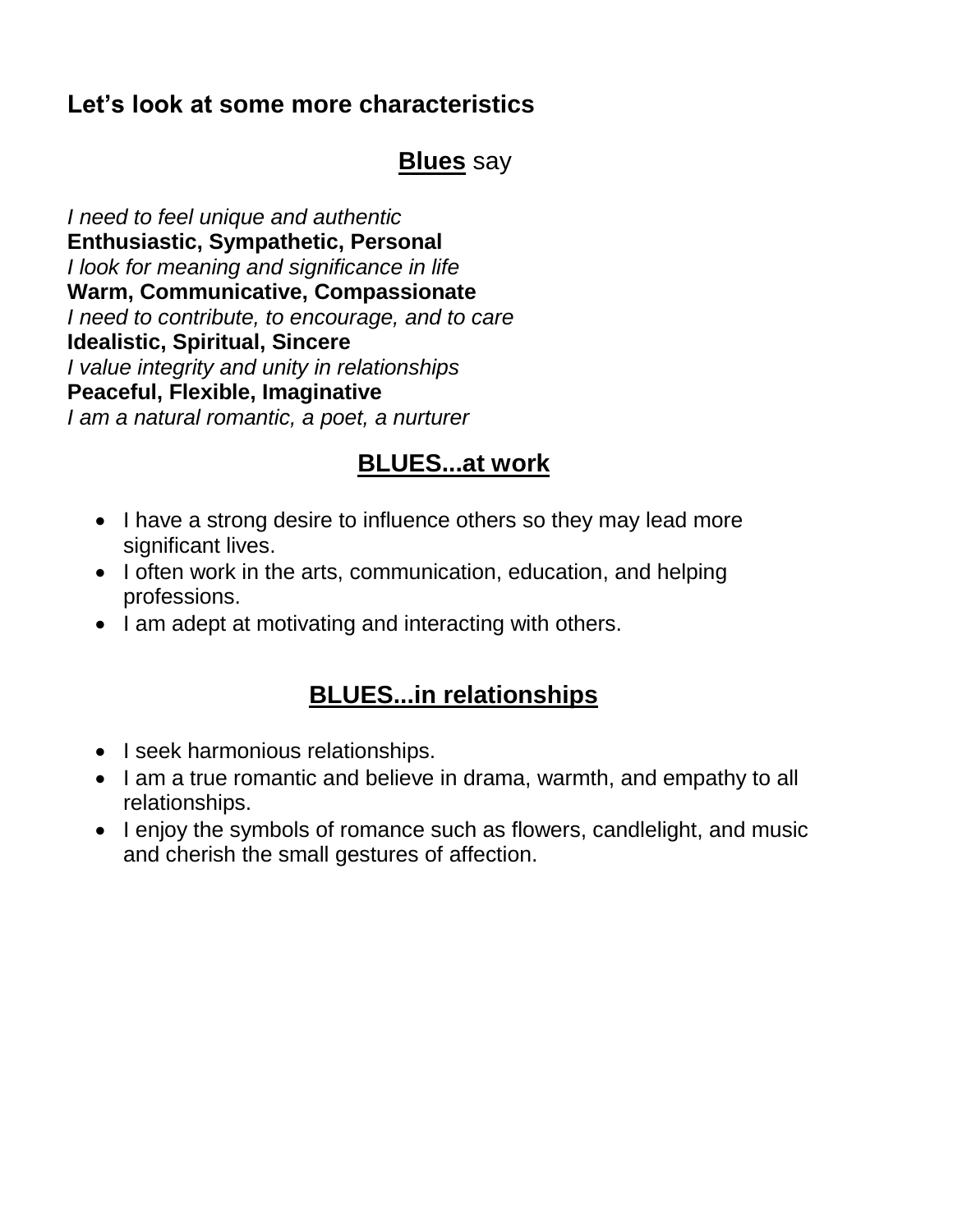## **Greens** say

*I seek knowledge and understanding* **Analytical, Global, Conceptual** *I live by my own standards* **Cool, Calm, Collected** *I need explanation and answers* **Inventive, Logical, Perfectionistic** *I value intelligence, insight, fairness, and justice* **Abstract, Hypothetical, Investigative**  *I am a natural non-conformist, a visionary, a problem solver*

## **GREENS...at work**

- I am conceptual and an independent thinker. For me, work is play.
- I am drawn to constant challenge in careers, and like to develop models, explore ideas, or build systems to satisfy my need to deal with innovation.
- Once I have perfected an idea, I prefer to move on, leaving the project to be maintained and supported by others.

## **GREENS...in relationships**

- I prefer to let my head rule my heart.
- I dislike repetition, so it is difficult for me to continuously express feeling. I believe that once feelings are stated, they are obvious to others.
- I am uneasy when my emotions control me; I want to establish a relationship, leave it to maintain itself, and turn my energies to my studies, work or other interests.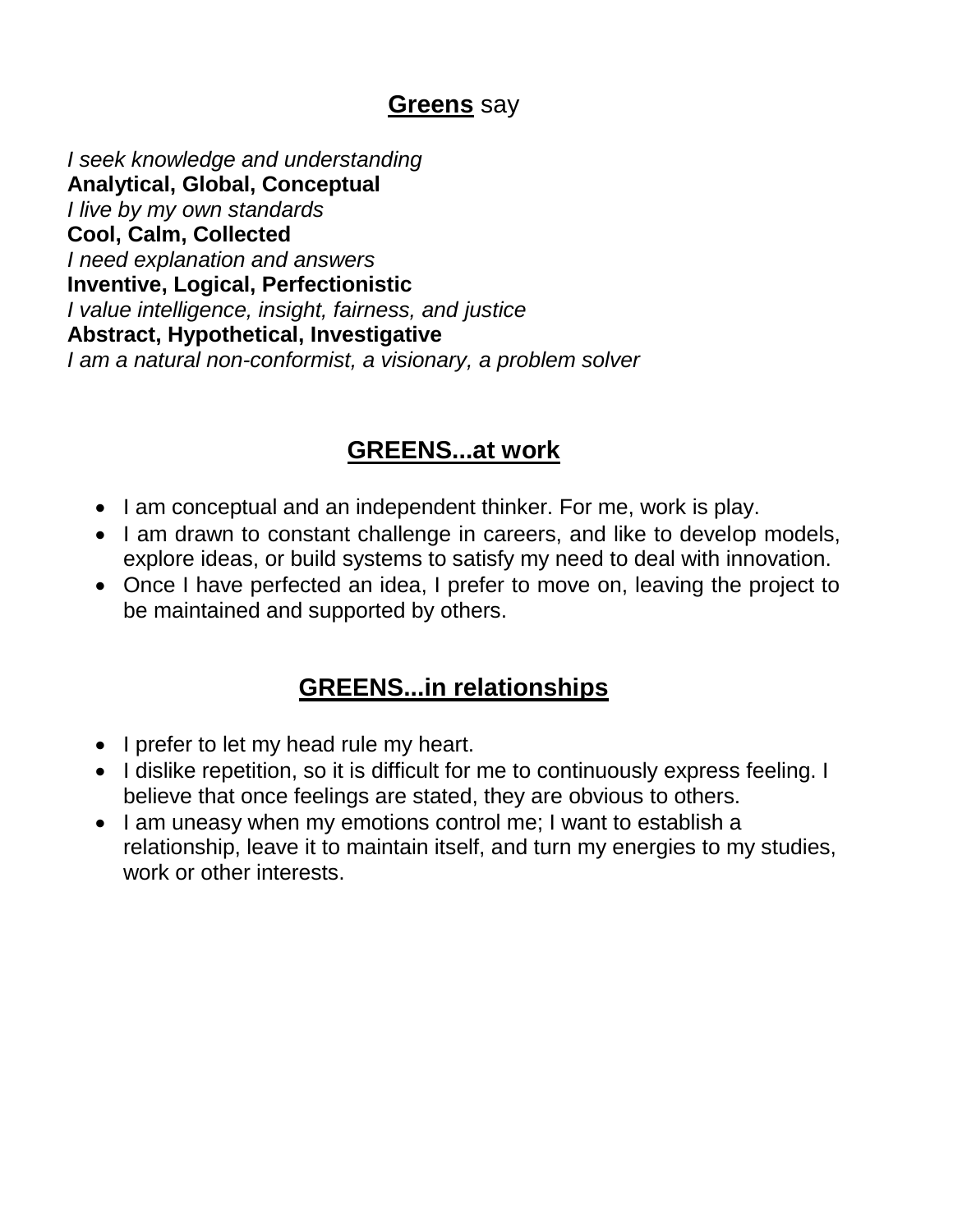## **Golds say**

*I need to follow rules and respect authority* **Loyal, Dependable, Prepared** *I have a strong sense of what is right and wrong in life* **Thorough, Sensible, Punctual** *I need to be useful and belong* **Faithful, Stable, Organized** *I value home, family, and tradition* **Caring, Concerned, Concrete** *I am a natural preserver, a parent, a helper*

## **GOLDS...at work**

- I provide stability and can maintain organization.
- My ability to handle details and to work hard makes me the backbone of many organizations.
- I believe that work comes before play, even if I must work overtime to complete the task.

## **GOLDS...in relationships**

- I am serious and tend to have traditional, conservative views of both love and marriage.
- I enjoy others who can work along with me, building secure, predictable relationships together.
- I demonstrate admiration through the practical things I do for the ones I love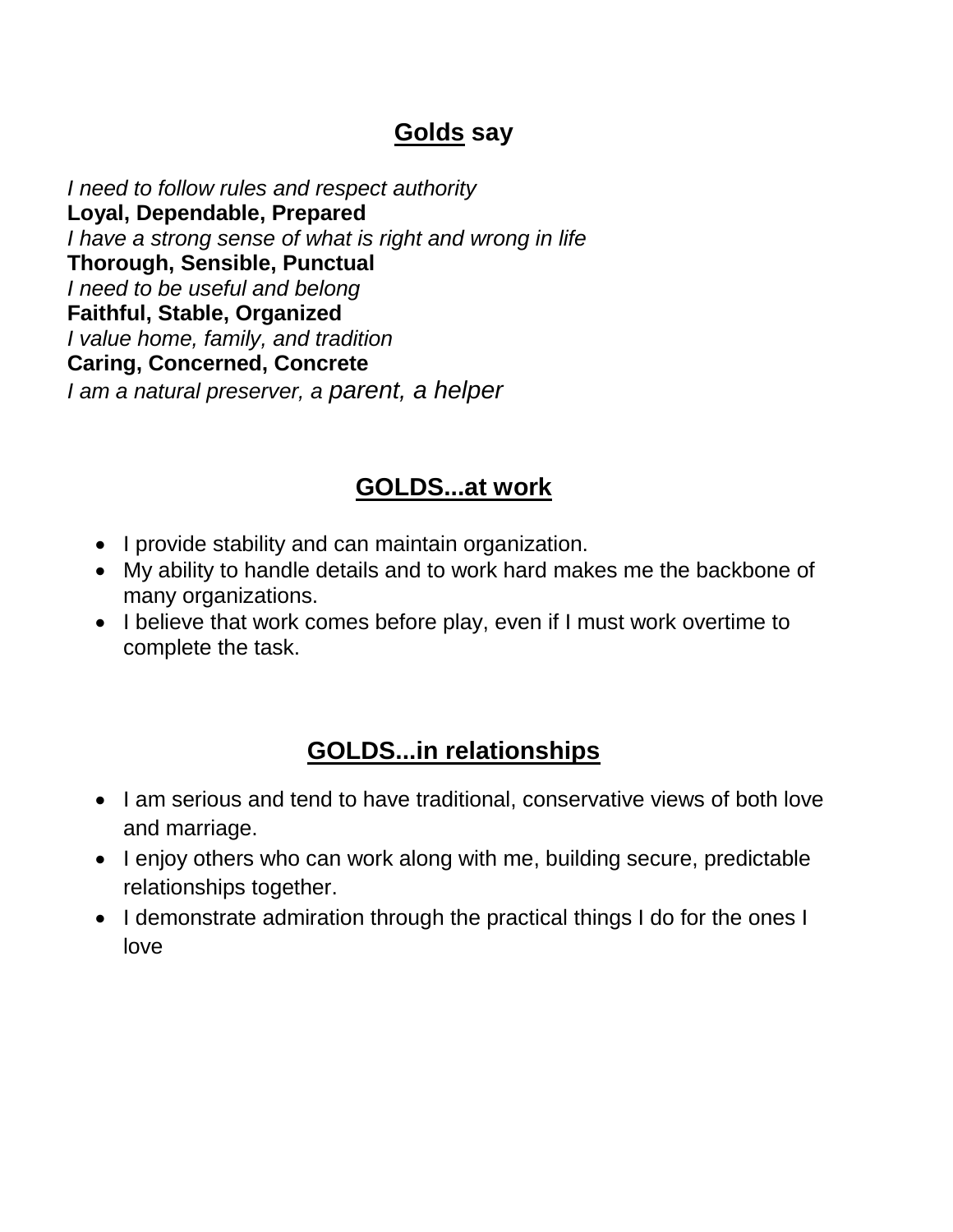## **Oranges say**

*I act on a moment's notice* **Witty, Charming, Spontaneous** *I consider life a game, here and now* **Impulsive, Generous, Impactful** *I need fun, variety, stimulation, and excitement* **Optimistic, Eager, Bold** *I value skill, resourcefulness, and courage* **Physical, Immediate, Fraternal** *I am a natural trouble shooter, a performer, a competitor*

## **ORANGES...at work**

- I am bored and restless with jobs that are routine and structured.
- I am satisfied in careers that allow me independence and freedom, while utilizing my physical coordination and my love of tools.
- I view any kind of tool as an extension of myself.
- I am a natural performer.

## **ORANGES...in relationships**

- I seek a relationship with shared activities and interests.
- I like to explore new ways to energize the relationship.
- In a relationship, I need to be bold and thrive on physical contact.
- I enjoy giving extravagant gifts that bring obvious pleasure to special people in my life.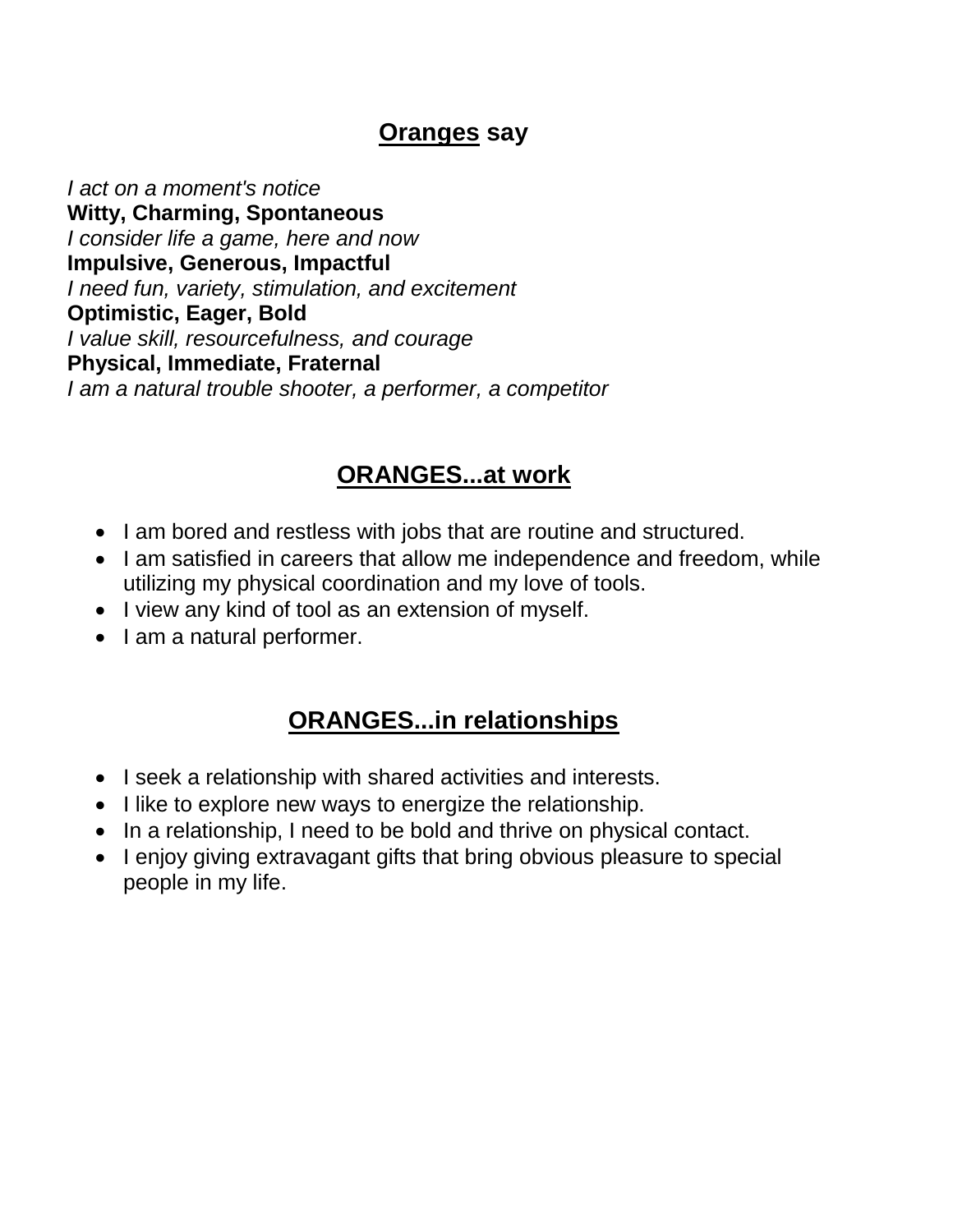## **Summary / Discussion**

Now that we know…

Blues are relationship oriented; Greens are structure oriented; Golds are structure oriented; Oranges are impulse oriented

How does knowing these characteristics help us understand and work better with others?

If you are an orange, how does this information affect how you would work with a gold, blue, or green?

When is a group how does having a variety of colors contribute to a more harmonious and productive committee or meeting?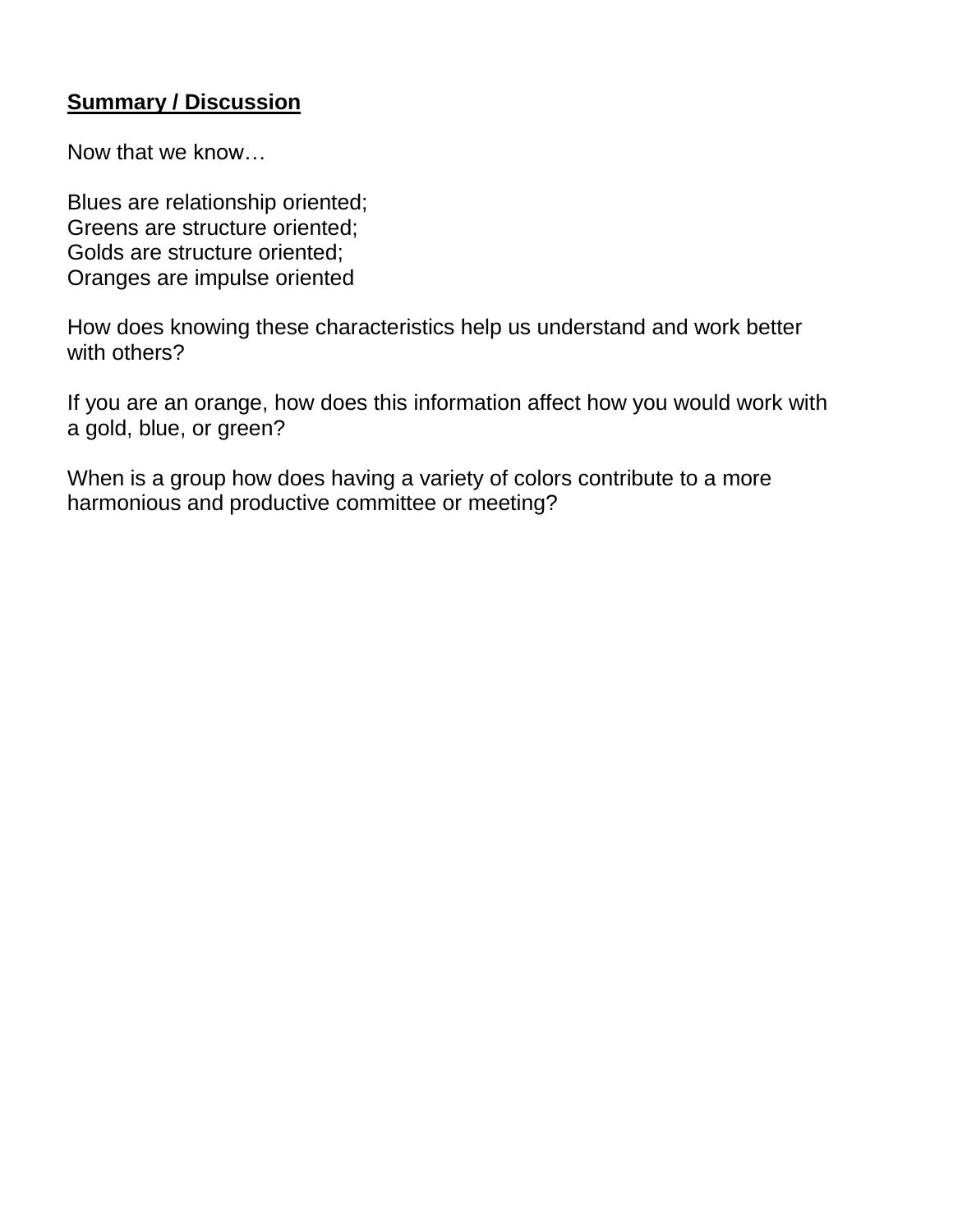



### **TRUE COLORS™ ASSESSMENT** (short version- **Handout 1**)

Rate each group of words in each row from 1to 4 with 4 being most like you and 1 being least like you. Total each column.



*The color with the highest total is your True Color™. Remember, we are a mixture of all four colors but tend to have a dominate color - your True Color™.*

Congratulations! You now know your color spectrum.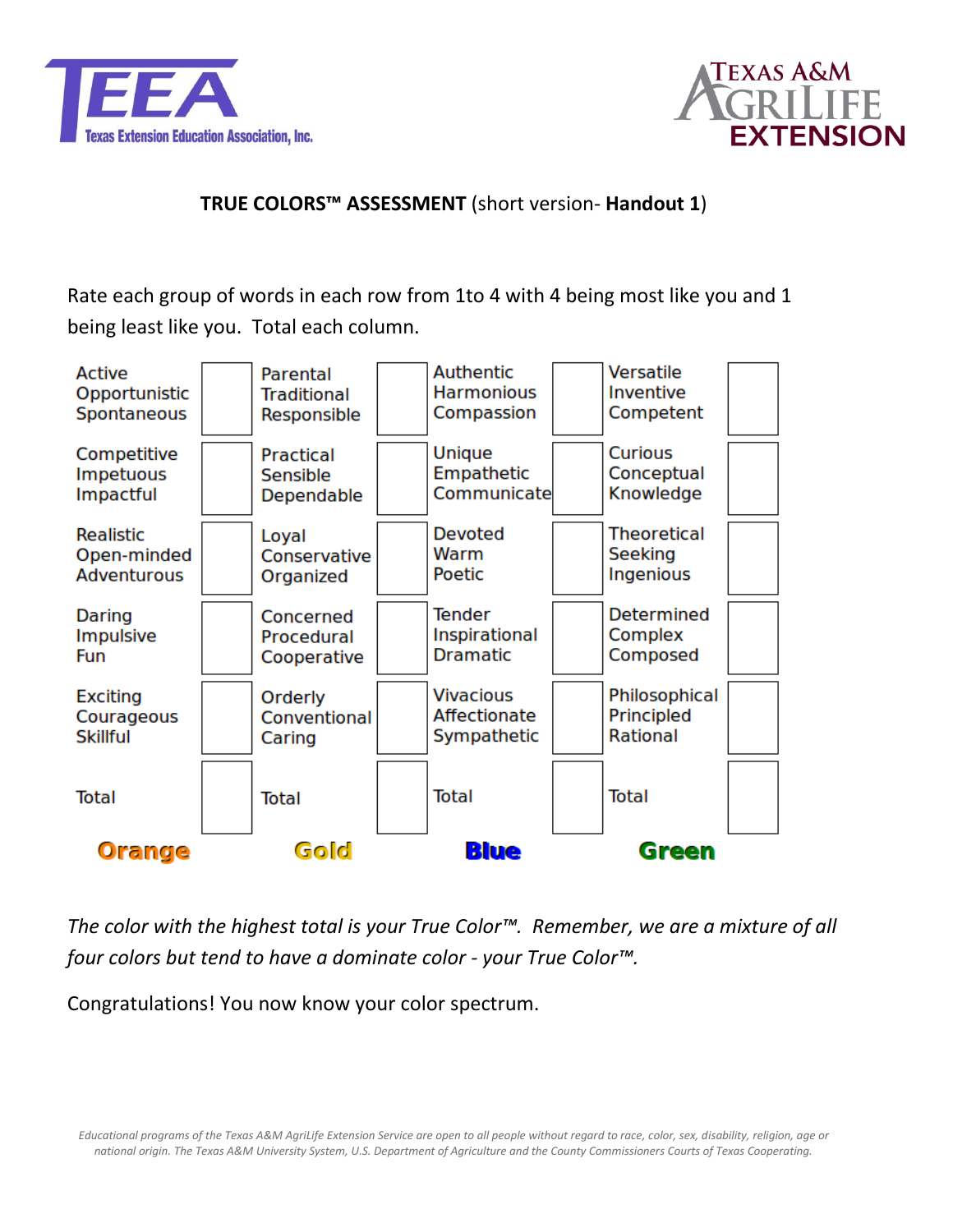## **Characteristics and Traits of Colors (Handout 2)**

Are innovative and logical Seek to understand the world Need to be competent Require intellectual freedom Are curious Question authority Push themselves to improve Seek perfection in play May become intellectually isolated Are slow to make decisions Value concise communication Look for intellectual stimulation Enjoy intriguing discussions Are sometimes oblivious to emotions Are detached Believe work is play Are drawn to technical occupations Analyze and rearrange systems Focus on the future Bring innovation to society

#### **Golds Blues**

Are dutiful and stable Need to be useful Want to be self-sufficient Value organization Desire punctuality Schedule their lives Make and keep commitments Measure worth by completion Are goal-oriented Value rules Prepare for the future Are inclined to join groups Believe work comes before play Safeguard tradition Prefer order and cleanliness Are responsible and dedicated Are drawn to respected occupations Enjoy positions of authority Desire structure Bring stability to society

#### **Greens Oranges**

Are free and spontaneous Are impulsive risk-takers Are active Are optimistic Resist commitment Can become virtuosos Thrive on crises Are drawn to tools Like to be the center of attention Have great endurance Are drawn to action jobs Need variety Are dynamic, animated communicators Are competitive Deal with the here and now Are bold in relationships Are generous Have difficulty finding acceptance Like to live in a casual atmosphere Bring excitement to society

Are in search of themselves Need to feel unique Must be true to themselves Look for symbolism Value close relationships Encourage expression Desire quality time with loved ones Need opportunities to be creative Compromise and cooperate Nurture people, plants and animals Look beyond the surface Share emotions Make decisions based on feelings Need harmony Are adaptable Are drawn to literature Are drawn to nurturing careers Get involved in causes Are committed to ideals Bring unity to society